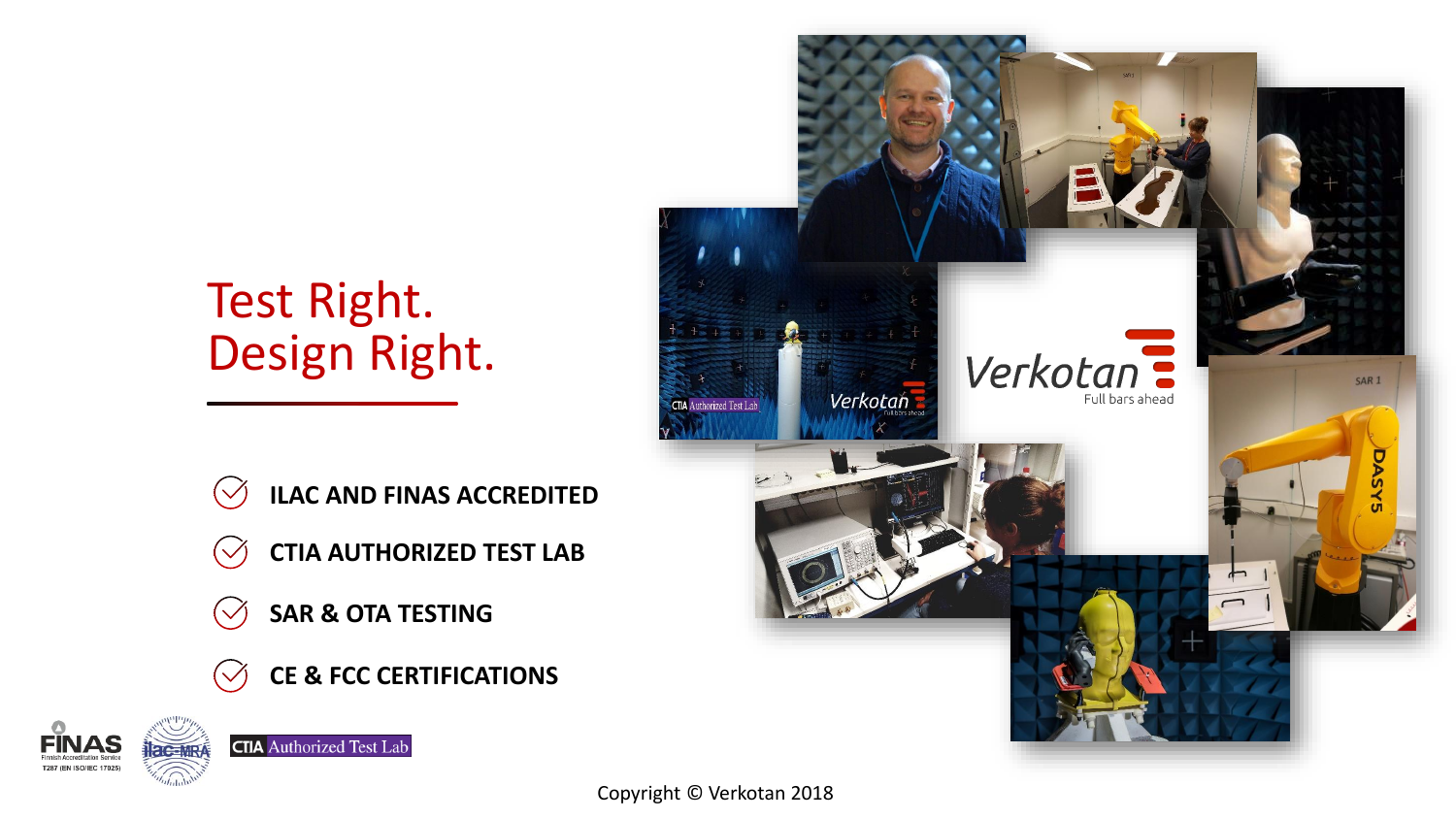## VERKOTAN'S **COMPETENCES**

**CTIA** Authorized Test Lab

**2**





### **Global Services**

Testing and certification services according to EU, USA and country requirements.

### **Accredited laboratory with professionals**

Our laboratory and technical team have earned the highest accreditations and operator approvals available for OTA / SAR testing.



### **Tailored for your product development**

Improve your process efficiency and streamline your device testing cycles.



### **The Best Engineers**

Practical development and support in R&D phase ensure that you get the test results you need to launch your product on time.

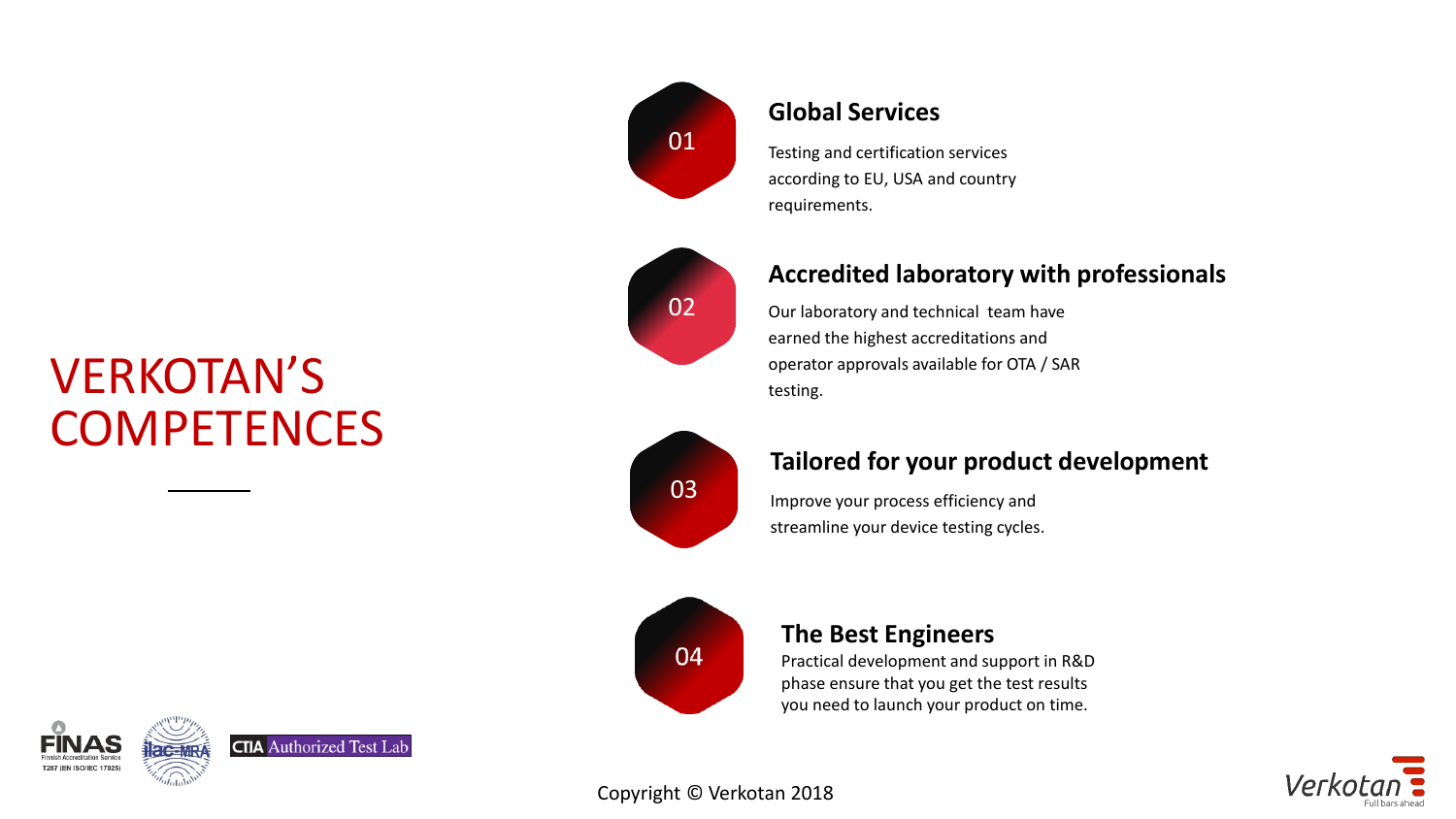### OUR SERVICES



#### **A C C R E D I T E D S A R T E S T I N G**

SAR testing for cellular, satellite, TETRA, BLE, WLAN, VHF & UHF radio devices, cellular base station antennas and many more!



#### **ACCREDITED OTA TESTING**

Our World‐Class inhouse-developed test system delivers from 2 to 3 times faster OTA testing for GPS, 2G, 3G and 4G, WLAN and Bluetooth.



#### **TAILORED TEST SERVICES**

Our highly experienced engineers offer help and advice to anyone having challenges with existing test methods.

#### **CE & FCC CERTIFICATIONS**

CEFC

We provide solutions for both precertifications and formal certifications, Not only can we save you money, we can ensure your product will pass the first time.





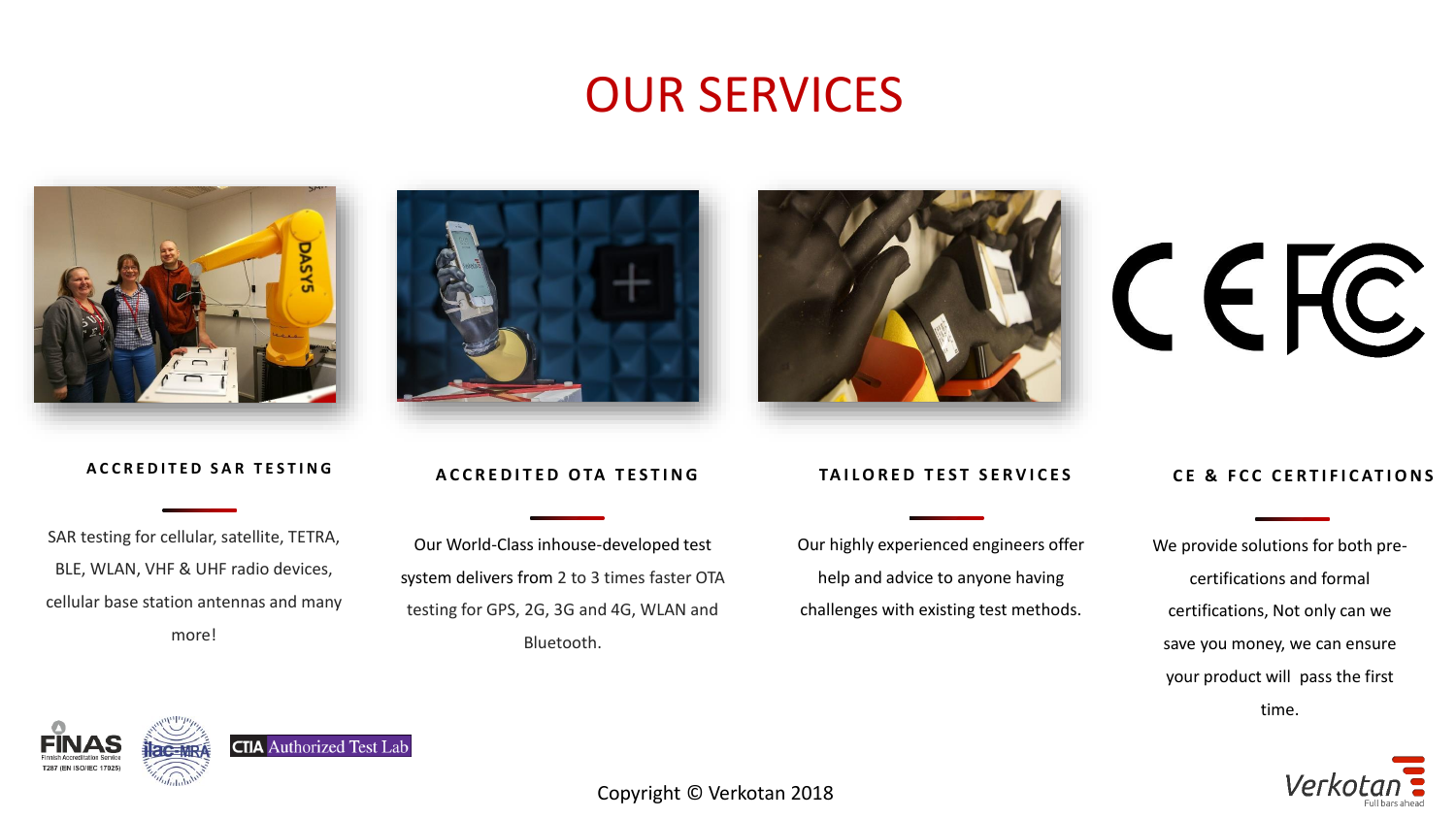## WORLD'S MOST ADVANCED SAR AND OTA TEST CHAMBERS



**Multiple SAR Testing Systems** Engineers and robots tuned to perfection.

SAR Testing Capabilities:

- Head, body and whole body capability
- SAR testing in non-signaling and signaling modes
- Dielectric parameter validation

Testing capacity:

• 12 000h/year

Measurable frequency range:

• 30MHz-6000MHz







**MIMO OTA Test Chamber** Emulating realistic field radio conditions anywhere in the world.

Dimensions:

- Diameter: 6.0m
- Height: 5.8m
- Measurement Distance 2.2m



### **Multiple RF OTA Testing C h a m b e r s**

Built and developed by our own engineers.

Dimensions:

- Width: 7.3m, length: 6.2m, height: 6.8m
- Measurement distance: 3.4m

Frequency Range:

- 400MHz 20GHz
- Capacity of 19 000h / year

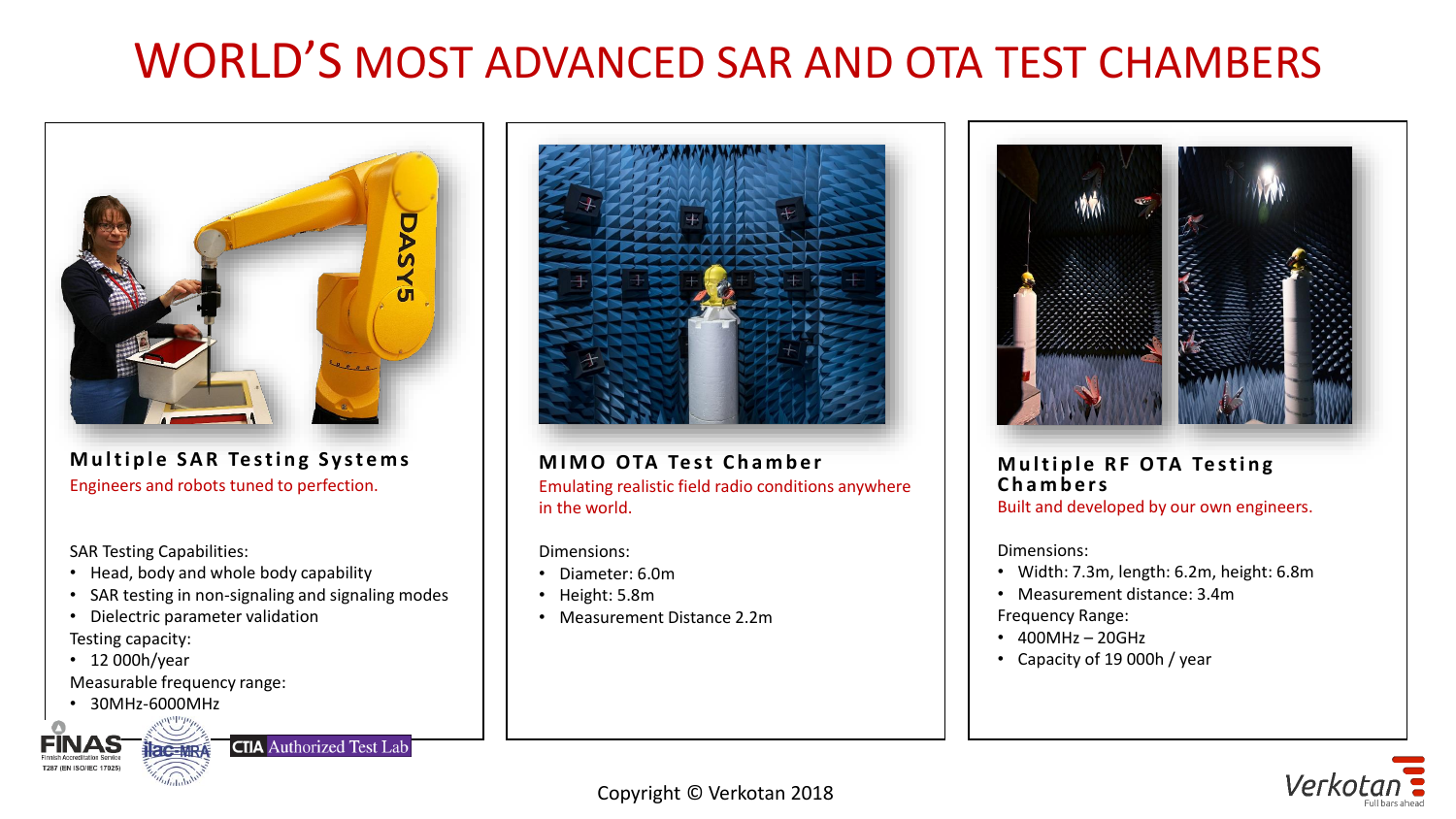## **Testing** Capabilities<br> **Testing** Capabilities<br> *SAR testing*<br> *Capabilities SAR testing*<br> *Capabilities*<br> *Capabilities*



**SAR testing** LTE, WCDMA, GSM, CDMA, WLAN, Bluetooth, TETRA, VHF, UHF

**BT and BLE**  $TRP + TRS$ Standalone\* TRP

**A-GPS certification**  (Over GSM,WCDMA, LTE FDD/TDD) TIS/TRS UHIS PIGS (UE-Assisted / -Based) ICD

Adjacent frequency band selectivity **Additional Wi-Fi tests GNSS tests** GPS Air Performance Test ETSI EN-3033413

**Additional GNNS tests** Antenna efficiency Standalone GPS

According operator specifications LTE Envelope Correlation Coefficient (ECC)

**Additional cellular tests** LTE MIMO OTA E-GPRS/HSPA/LTE DL&UL Throughput

**LTE MIMO OTA** According to the CTIA 1.1 and 3GPP specifications 4x2 MIMO OTA 4x4 MIMO OTA

**Wi-Fi PTCRB certification** TRP + TRS Conducted Tx Power and Rx Sensitivity Wi-Fi desense Cellular desense

Standalone\* TRP MIMO OTA

#### **Cellular PTCRB certification**

Antenna efficiency GSM TRP + TRS GSM + E-GPRS TRP + TRS (singlepoint) GSM ICD GSM Sensitivity Response WCDMA TRP + TRS WCDMA ICD WCDMA Sensitivity Response LTE TRP + TRS LTE Intermediate Channel Sensitivity LTE Sensitivity Response LTE Carrier Aggregation TRP + TRS, ICD CDMA TRP + TIS

#### **Antenna tests**

3D antenna patterns (active & passive)



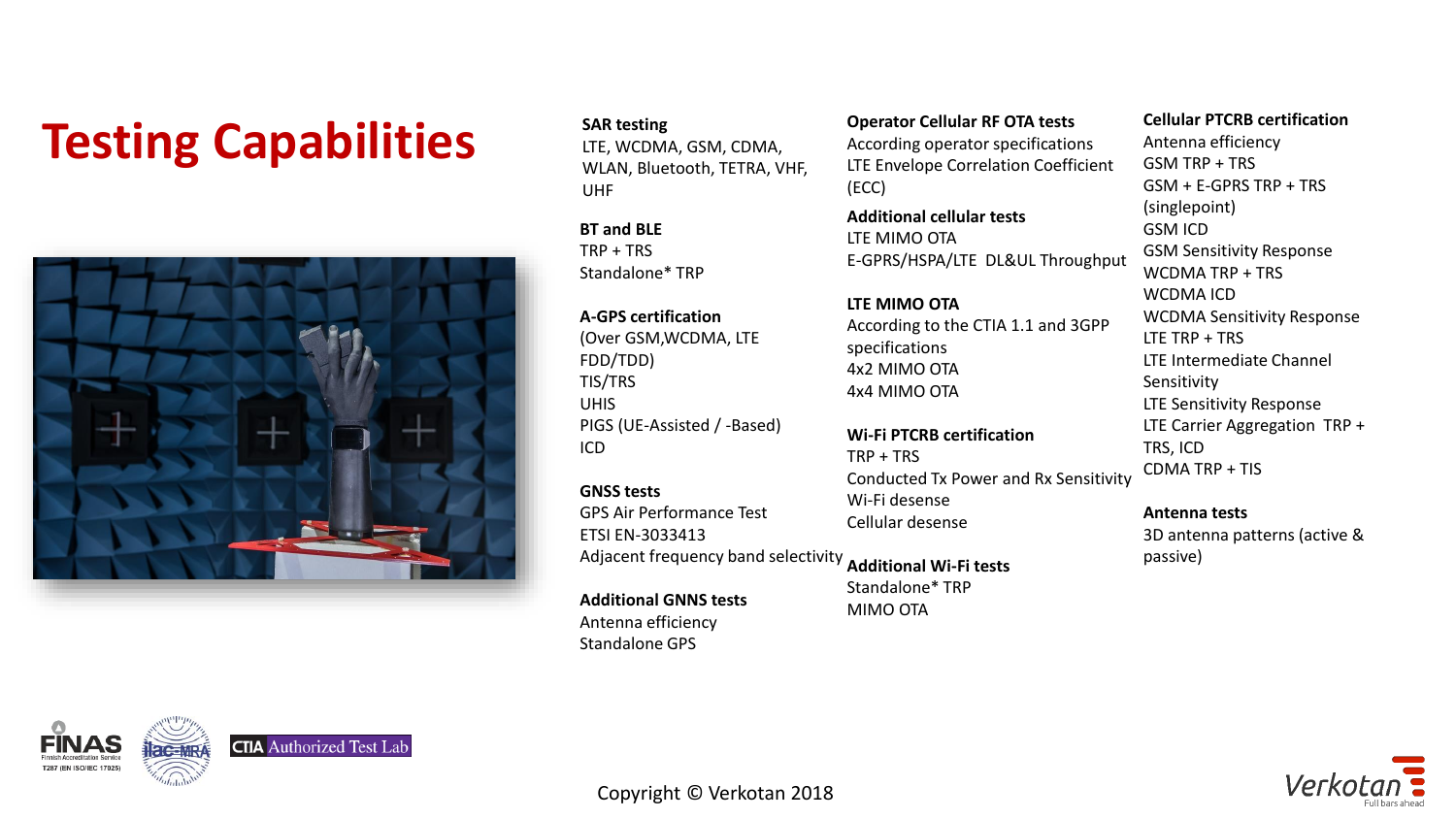## Antenna performance for all the IoT radios

- For any radio systems the antenna is a key component for the performance. Testing the antenna properties of all antennas is the basis of all wireless performance testing:
	- All type of communication antennas from 400MHz up to 6GHz
	- Non-cellular antennas like BT, BLE, WLAN, ZigBee, UWB…
	- GNSS antennas for satellite positioning systems like GPS, Glonass, Galileo, Beidou…
	- Antenna performance reports will include all key parameters for antenna characterization.



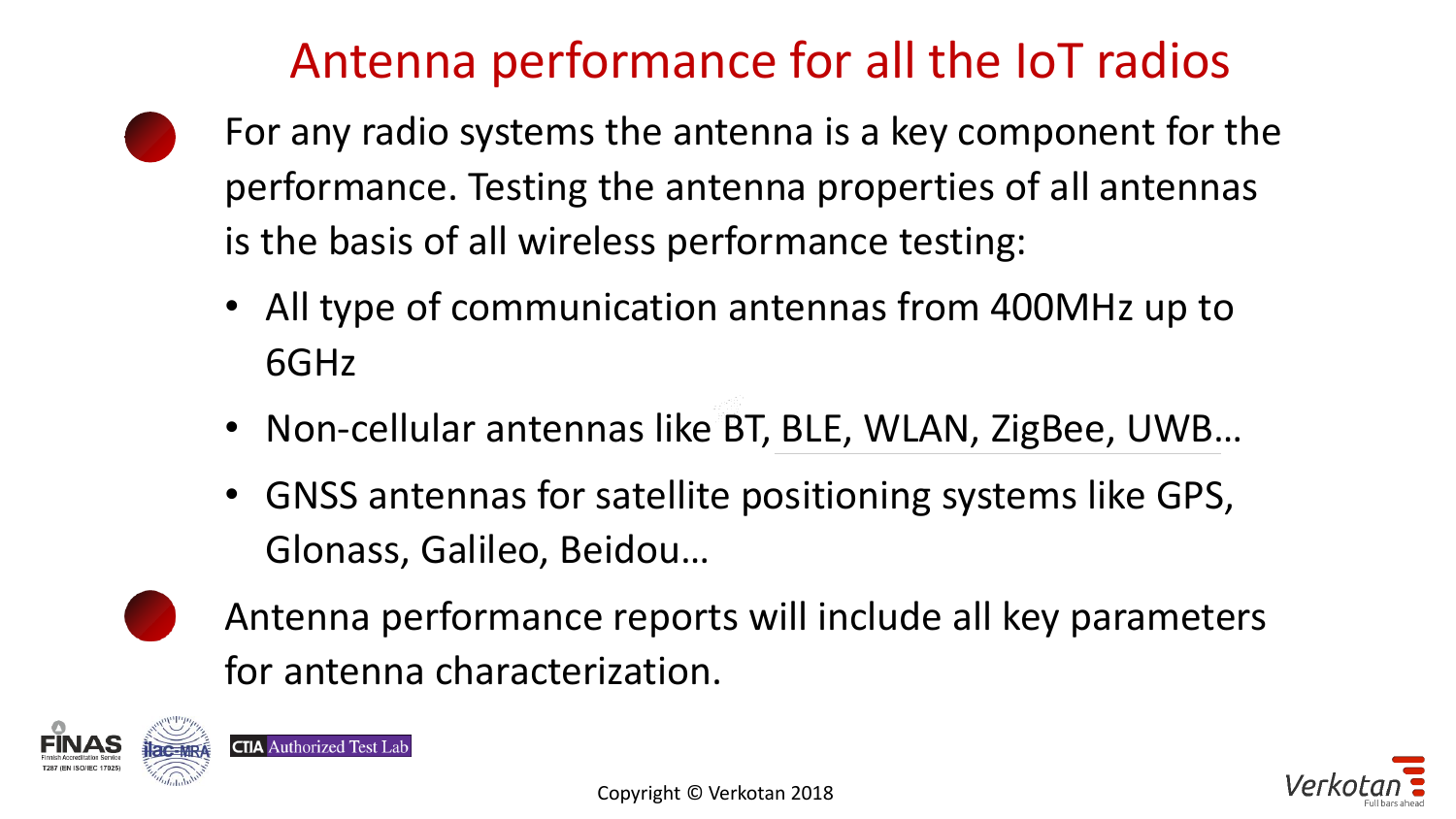# Laboratory testing in active mode with cellular communication signaling and radio channel emulator

- 
- Coverage is important for the IoT device service capability
- Testing in active radio communication mode will ensure IoT device coverage capability which is essential information lfor cellular operators acceptance
- Total Radiated Power and Total Radiated Sensitivity for IoT devices like CAT 1 M and Narrow Band modes is needed to test for ensure coverage performance
- MIMO OTA testing measures performance in specified radio channel conditions for IoT devices designed for high data throughput applications

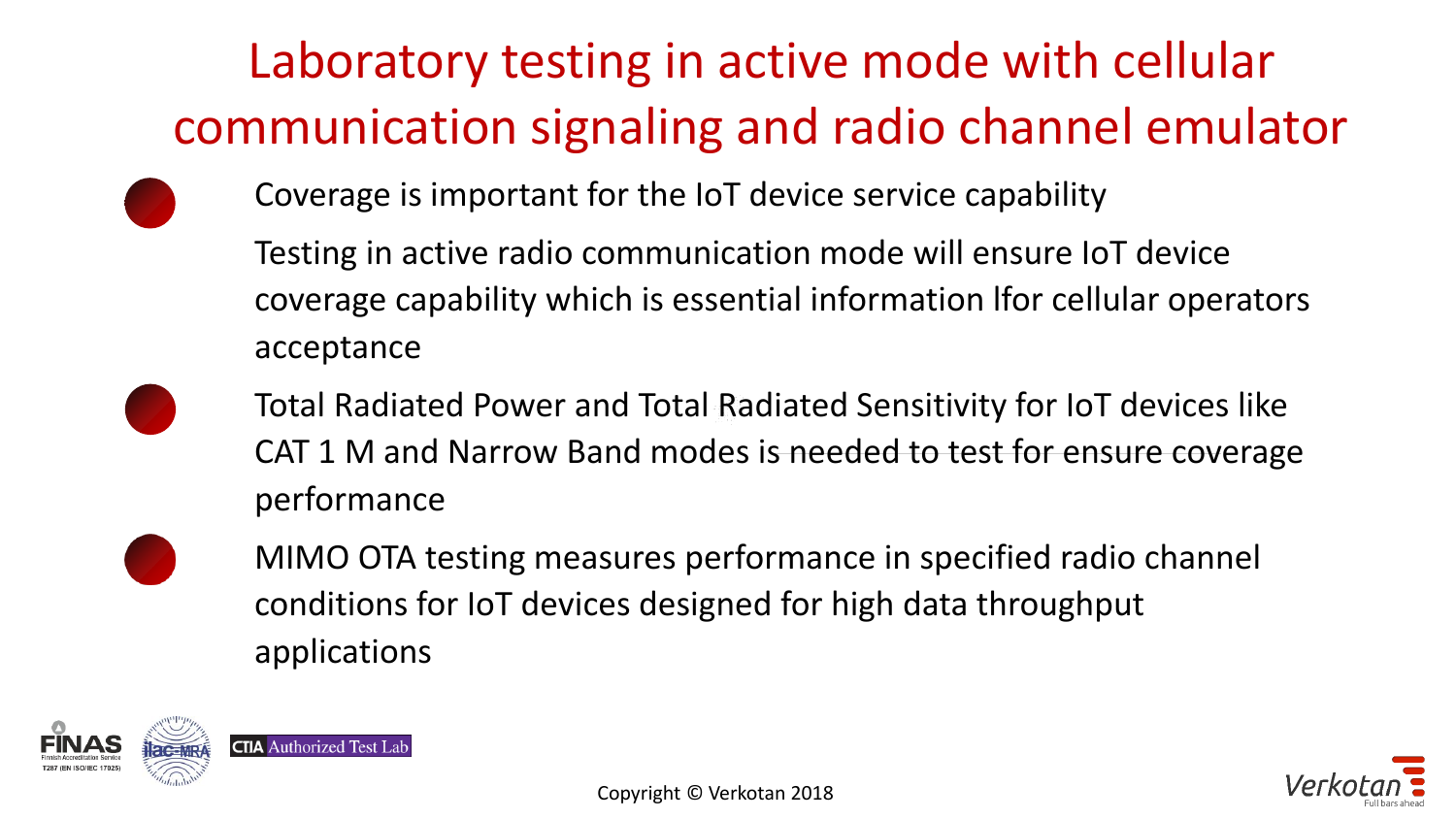Laboratory testing with radio channel environment and IoT device connected to live test network

Testing enables end to end data throughput measurements through the all HW and SW layers